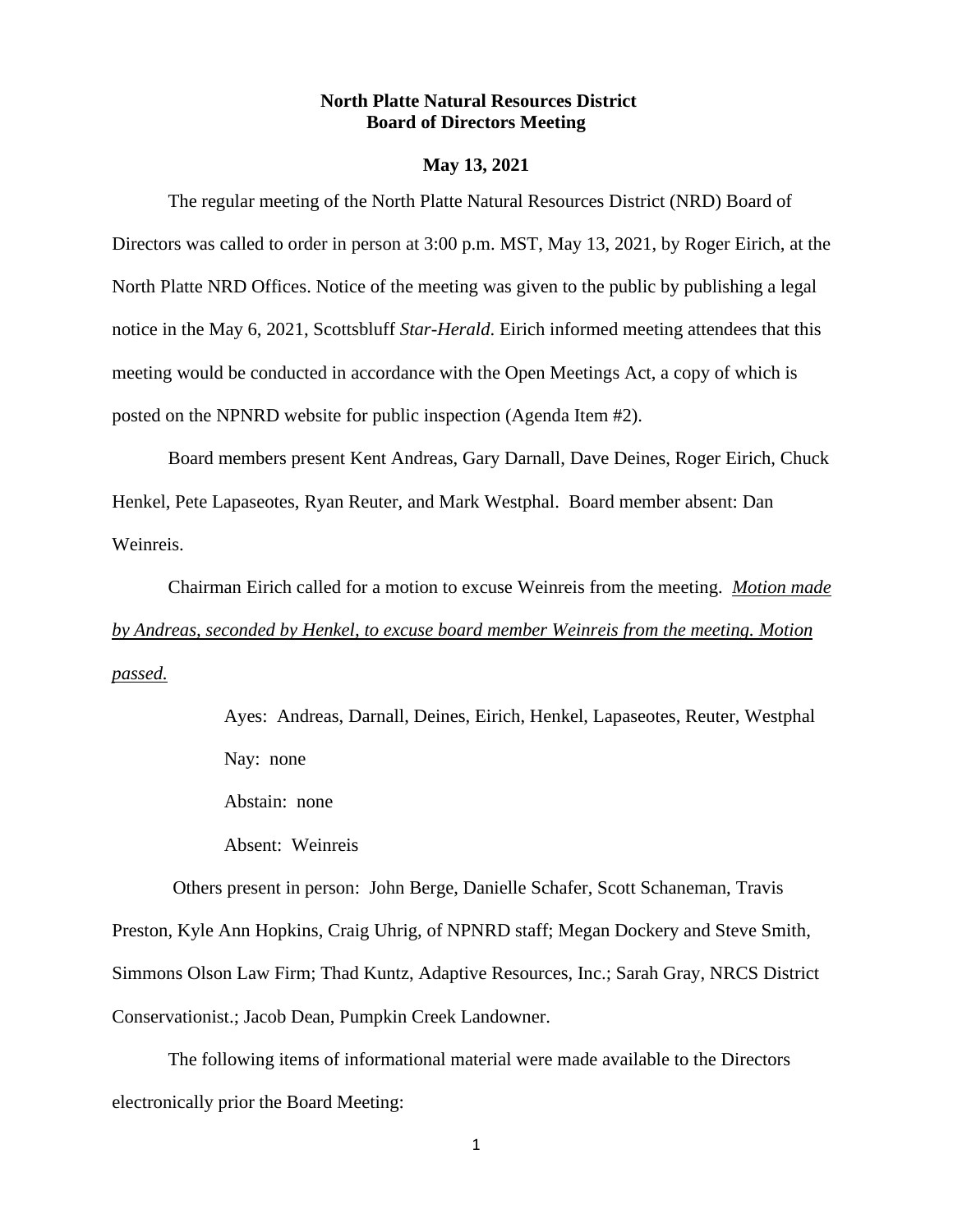- 1. Agenda
- 2. Minutes, North Platte Natural Resources District, April 8, 2021
- 3. Treasurer's Report
- 4. Manager's Report
- 5. Legislative Update
- 6. Nard Summary
- 7. Bad Debt Write Off Policy
- 9. McCrometer McMag
- 10. 2021 Lease Rates
- 11. Staff Succession Plan
- 12. Consideration of Certain Authorities for Assistant Manager

The following items were provided to the Directors at the Board Meeting:

The same items as listed above were provided to board members in person.

## **3. Approval of Minutes of Previous Meeting**

The Board reviewed the minutes of the April 8, 2021 regular Board meeting.

 *Motion made by Reuter, seconded by Westphal, to approve the minutes of the April 8,* 

*2021 regular Board meeting. Motion passed.*

Ayes: Andreas, Darnall, Deines, Eirich, Henkel, Lapaseotes, Reuter, Westphal

Nay: none

Abstain: none

Absent: Weinreis

## **4. Treasurer's Report and Accounts Payable**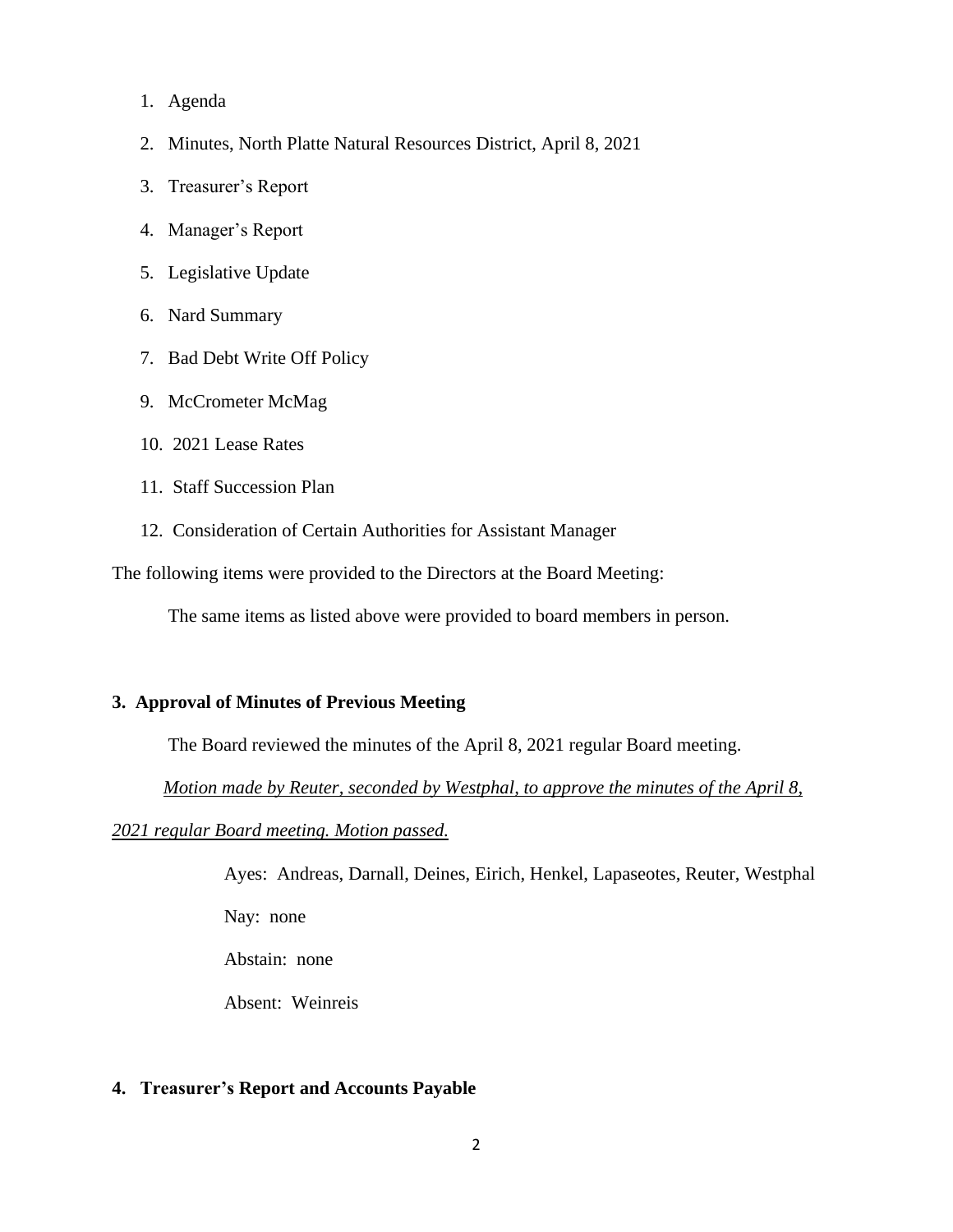Ryan Reuter reviewed the Treasurer's report with the Board. *Motion made by Henkel, seconded by Darnall, to accept the Treasurer's report and pay the bills as listed. Motion passed.*

> Ayes: Andreas, Darnall, Deines, Eirich, Henkel, Reuter, Westphal Nay: none Abstain: Lapaseotes Absent: Weinreis

## **5. Comments from the Public**

Sarah Gray, NRCS District Conservationist asked to speak and informed the group that additional funds have been received and more contracts in the District will be funded through EQIP. She also provided some information regarding the EQIP CIC Program which will provide more dollars for soil quality and cover cropping. Sarah also mentioned that there are three staff positions that need to be filled in District offices.

## **6. Manager's Report**

General Manager John Berge indicated that the written report was sent to the board and was available on the NPNRD website. He highlighted the following items:

Administrative:

• Berge used this time to summarize the discussion from the Executive Committee Meeting that was held just prior to the Board of Directors Meeting. The Committee reviewed the staff recommendation provided to them, as well as discussed other options that were also presented. After much discussion, the Executive Committee agreed to not leave the NARD Association Risk Pool in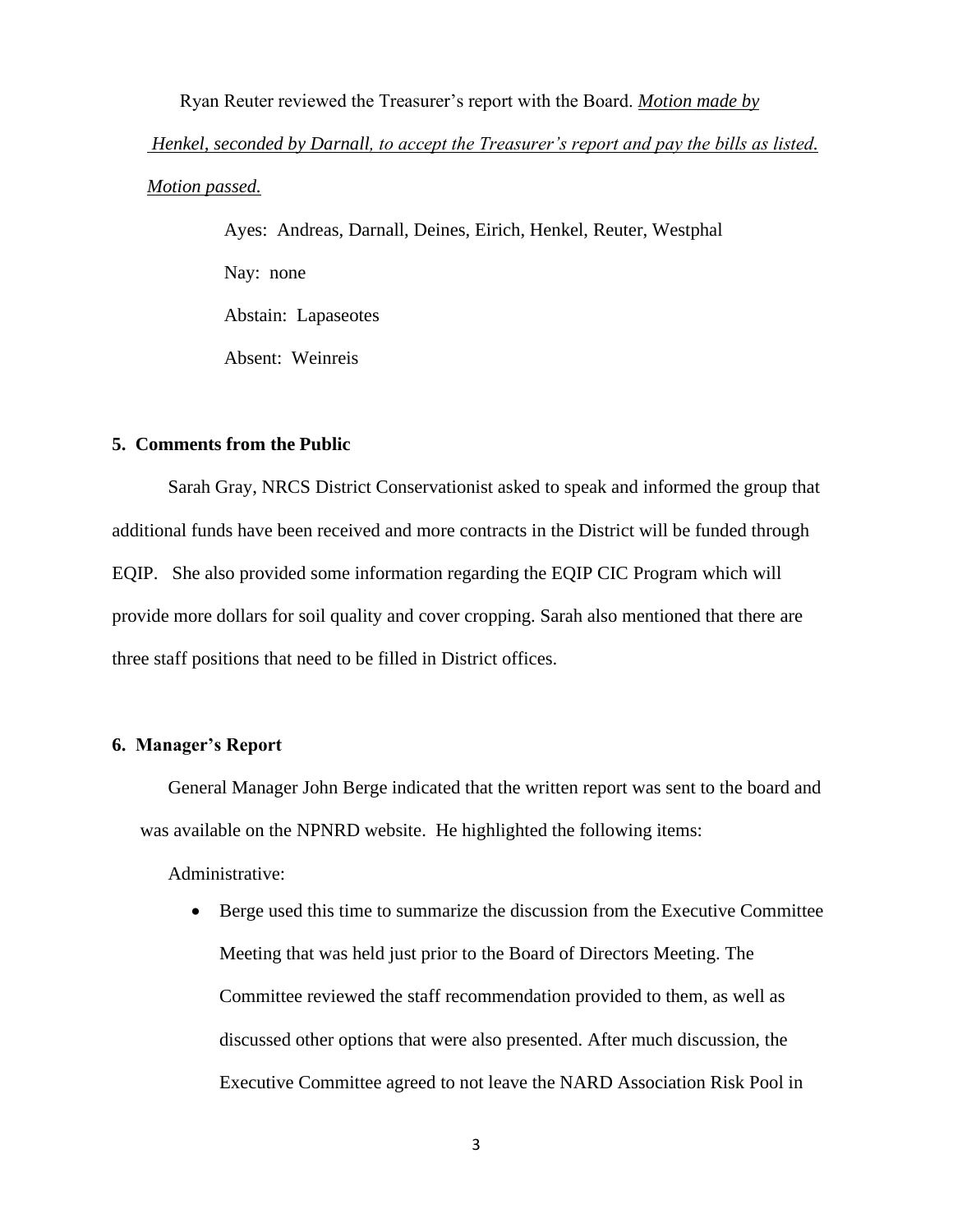search of other health insurance options. The Committee also agreed that the Board should continue to provide the Association our recommendations to better the quality and cost of insurance for this District and its employees.

• Travis Preston graduating from Virginia Tech with a Masters in Natural Resources

## Projects and Programs:

- Reminded the Board about our tour of the Schaneman Recharge Project in June
- Spring water nitrate sampling has concluded.
- Tree sales and plantings are now at 65,429 trees sold and 106 acres of grass planted this year.

## Outreach:

• External Advisory Committee at UNL met and discussed the future of the Panhandle Center and the Director's position that will be listed later this year.

## **7. Legislative Update**

Berge reported on upcoming hearings and current bills in the legislature. The board packet included a table that shows bills. Berge mentioned the consumption tax bill proposed by Senator Steve Erdman failed to advance to the floor, and that there may be the possibility this proposed change in taxing will be presented on the upcoming State ballot. Berge also mentioned that the proposed constitutional amendment to limit the total amount of property tax revenue that can be raised by political subdivisions was defeated by the body, and that Senator Stinner was instrumental in beating back the proposed amendment. Berge indicated that members could review the printed report.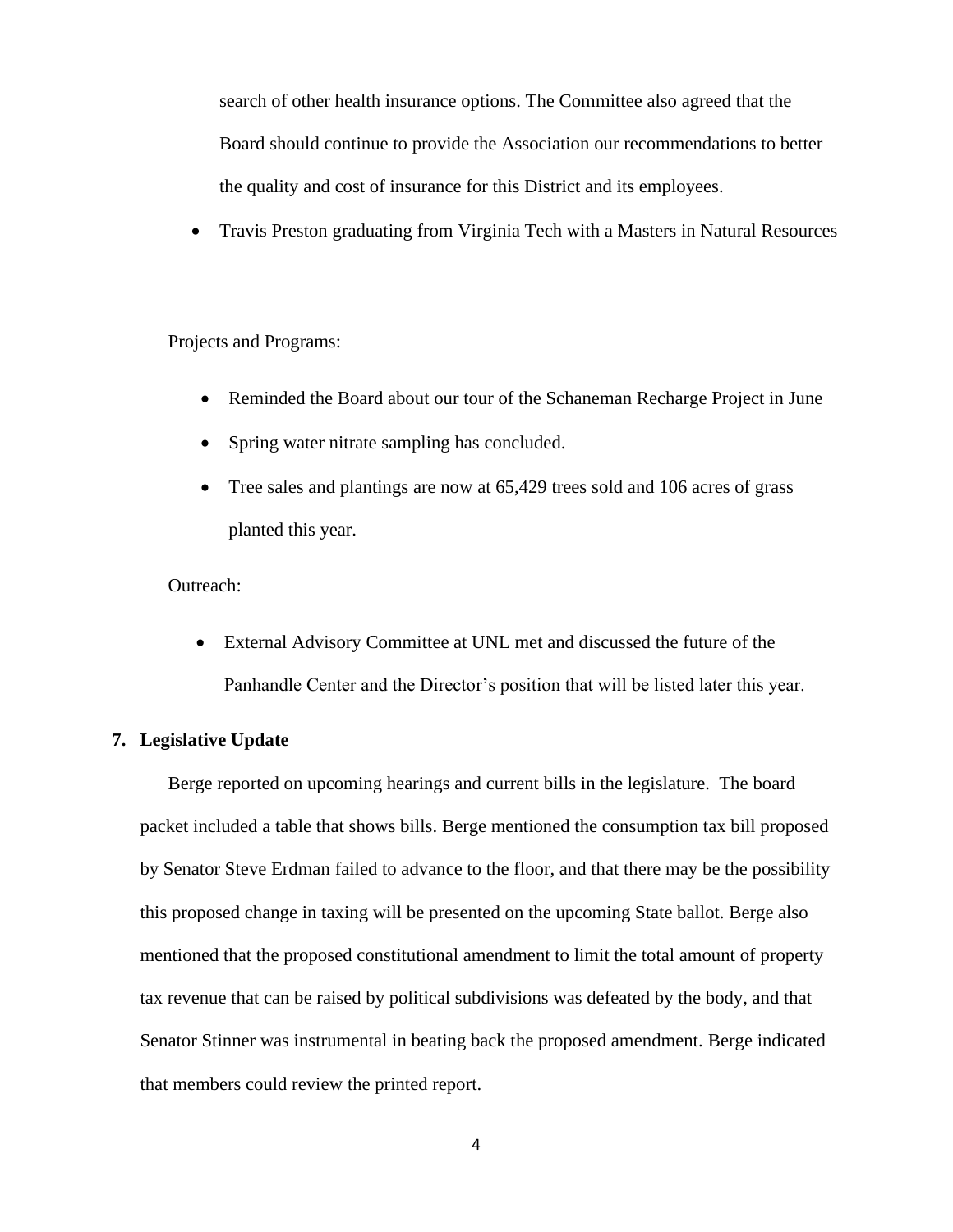#### **8. Landowner Concerns on Pumpkin Creek**

Jacob Dean a landowner in the Pumpkin Creek Basin provided Members of the Board a description of Pumpkin Creek water flows, through their property. Dean mentioned that the flows in the creek have not been at those levels in the past 25 years or more. Dean's largest concern for the now flowing creek would be if the former Tail Walker Trout aquaculture facility which is now for sale, would be allowed to continue to operate in the same fashion it has in the past. He believes the cone of depression created by the pumping wells on the facility was impacting neighboring irrigation wells by changing the return flow timing back to the creek. It would be the hope of the landowners neighboring the fish farm that the NPNRD examine the way aquaculture facilities are regulated in this District before the facility is sold to a new owner. Dean also provided the Members of the Board his thoughts to mitigate possible damages by the wells operated by the aquaculture facility by piping the discharge water upstream one and half miles discharging somewhere appropriate inside the Spear T Ranch Property. After much discussion regarding regulation changes, property land values, and costs of such an augmentation project, it was proposed to refer this matter to the Water Resources Committee and commissioned Steve Smith with Simmons Olsen Law Firm to research the regulations concerning aquaculture facilities in the District.

*Motion made by Andreas, seconded by Westphal, to refer to the Water Resources Committee the landowner concerns regarding creek flows and the operation of the aquaculture facility formerly known as Tail Walker Trout Ranch. Motion passed.*

> Ayes: Andreas, Darnall, Deines, Eirich, Henkel, Reuter, Lapaseotes, Westphal Nay: none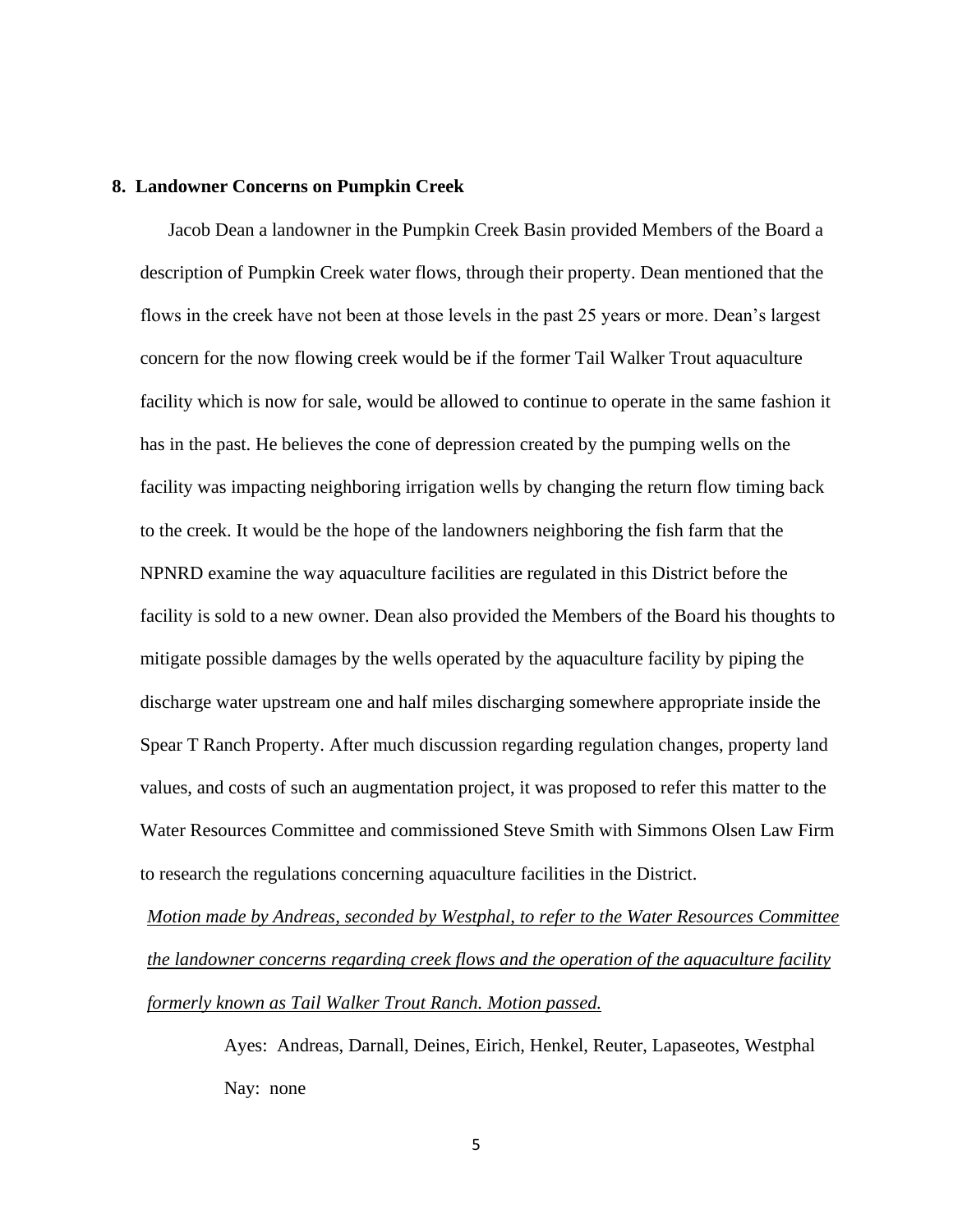Abstain:

Absent: Weinreis

## **9. Western Water Use Management Model Update**

Thad Kuntz, Principal Hydrogeologist from Adaptive Resources Inc. provided a ground water model power point update to the Board of Directors, focusing on current model operations and future modeling possibilities. The Directors felt the update was completely positive and were anxious to hear Kuntz's thoughts regarding the upcoming robust review. Kuntz also shared some thoughts on how the model may react to District required irrigation management and on-farm water management decisions that have taken place since the last review. Steve Smith asked how this modeling data will be shared with NDNR and downstream appropriators. Berge ensured Smith and the Board of Directors that the data shared will be complete and accurate, in order to meet our requirements within the Integrated Management Plan (IMP) adopted in 2019. Kuntz will continue to provide modeling updates to the Board of Directors as opportunity allows.

### **10. Consider Debt Write-Off Policy**

Berge provided the Board of Directors an update on Staff efforts in collecting past due balances held on account. Berge mentioned the collection efforts have gone extremely well and the amount of dollars on the books have been reduced significantly. However, Berge stated there are a few accounts that remain uncollected, though not for lack of trying. District Staff has exhausted all collection efforts with some of those customers and would like to have some guidance from the Board of Directors on how to proceed regarding those delinquent accounts. Discussion regarding the age of the delinquent accounts and the dollar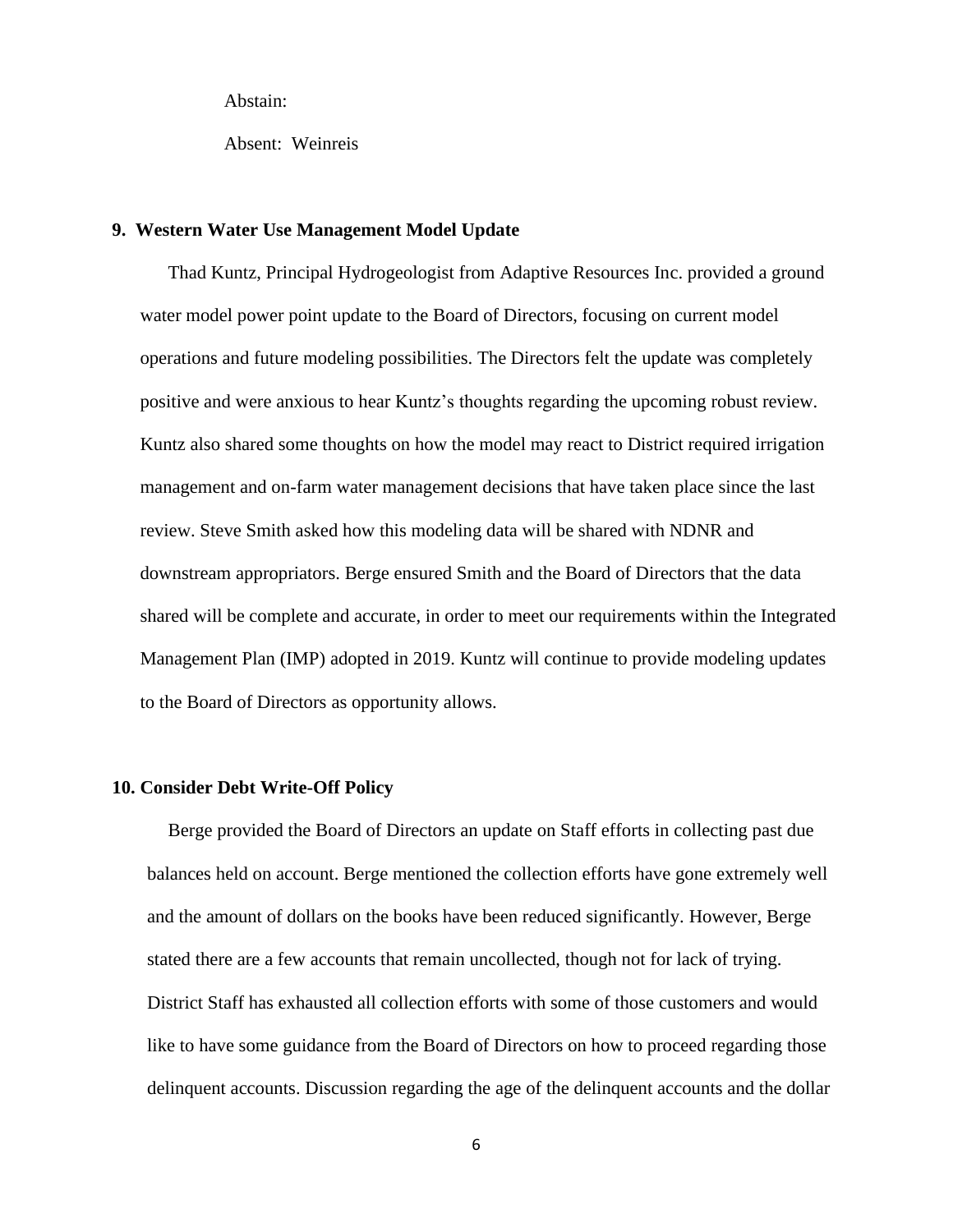amounts, spurred questions on potential court filing costs in attempts to collect versus actual invoice amounts. Once discussion ceased, a policy was proposed regarding how Staff was to proceed when all debt collection efforts have been exhausted.

 *Motion made by Darnall, seconded by Reuter, to grant the General Manager or his/her designee the ability to write off debt less than \$500.00 that is over one (1) year old after every available option to collect has been exhausted. It will also be required that any debt written off by General Manager or his/her designee will provide a report regarding those cancelled delinquencies to the Board of Directors. Motion passed.*

> Ayes: Andreas, Darnall, Deines, Eirich, Henkel, Reuter, Lapaseotes, Westphal Nay: none Abstain:

Absent: Weinreis

## **11. Consideration of McCrometer McMag Meter for a Two-Year Pilot Study**

Berge informed the Board of Directors that the McCrometer Company was desiring to promote and encourage the use of their new McMag flow meter in this District. Owen Kruger from the McCrometer Company was notified by Water Department Staff that they would need to participate in a two-year pilot study before the meter could be placed on the approved meter list. The company agreed and will provide a meter to be placed at a location of this Districts choosing for this considered pilot project. Water Department Staff has located a cooperator willing to host this meter and will work with the McCrometer Company getting the meter installed. Flow meter information and specifications were provided in the Board packet.

7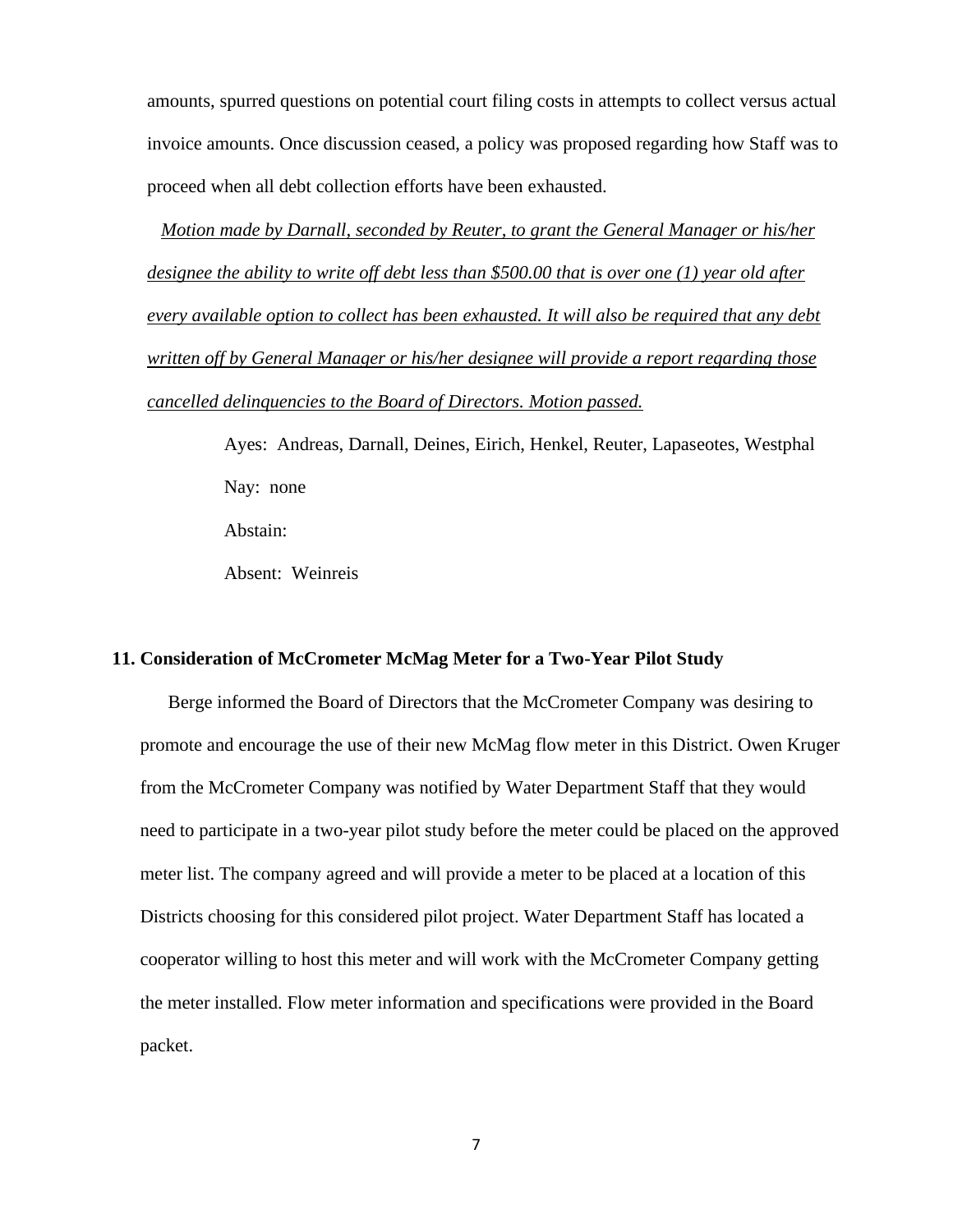*Motion made by Reuter, seconded by Westphal, to allow the McCrometer Company the opportunity to participate in a pilot project demonstrating the capabilities and resilience of the McMag flow meter for a duration of two (2) years. Motion passed.*

> Ayes: Andreas, Darnall, Deines, Eirich, Henkel, Reuter, Lapaseotes, Westphal Nay: none Abstain: Absent: Weinreis

# **12. Consideration of Lease Rates for FY 2022**

 Berge discussed the need to set the temporary lease rates for the upcoming fiscal year. Berge provided the Board of Directors the Staff's recommendation for lease rates to remain level for the next year. The lease rates are annually considered and can be altered by the Board of Directors. The lease rate chart was provided in the Board materials packet.

*Motion made by Andreas, seconded by Henkel, to allow temporary lease rates to remain the same as the last fiscal year. Contracts will be for a 5-year term on lands only falling into the 100% well depletion zones which are designated by our ground water model. Price levels are on a per acre per year basis. For lands with 10 plus years of irrigation history at a rate of \$150 per acre per year. For land with 5-9 years of irrigation history at a rate of \$140 per acre per year. For lands with 3-5 years irrigation history at a rate of \$125 per acre per year. For lands with 1-3 years irrigation history at a rate of \$105 per acre per year. Motion passed.*

> Ayes: Andreas, Darnall, Deines, Eirich, Henkel, Lapaseotes, Reuter, Westphal Nay: none Abstain: none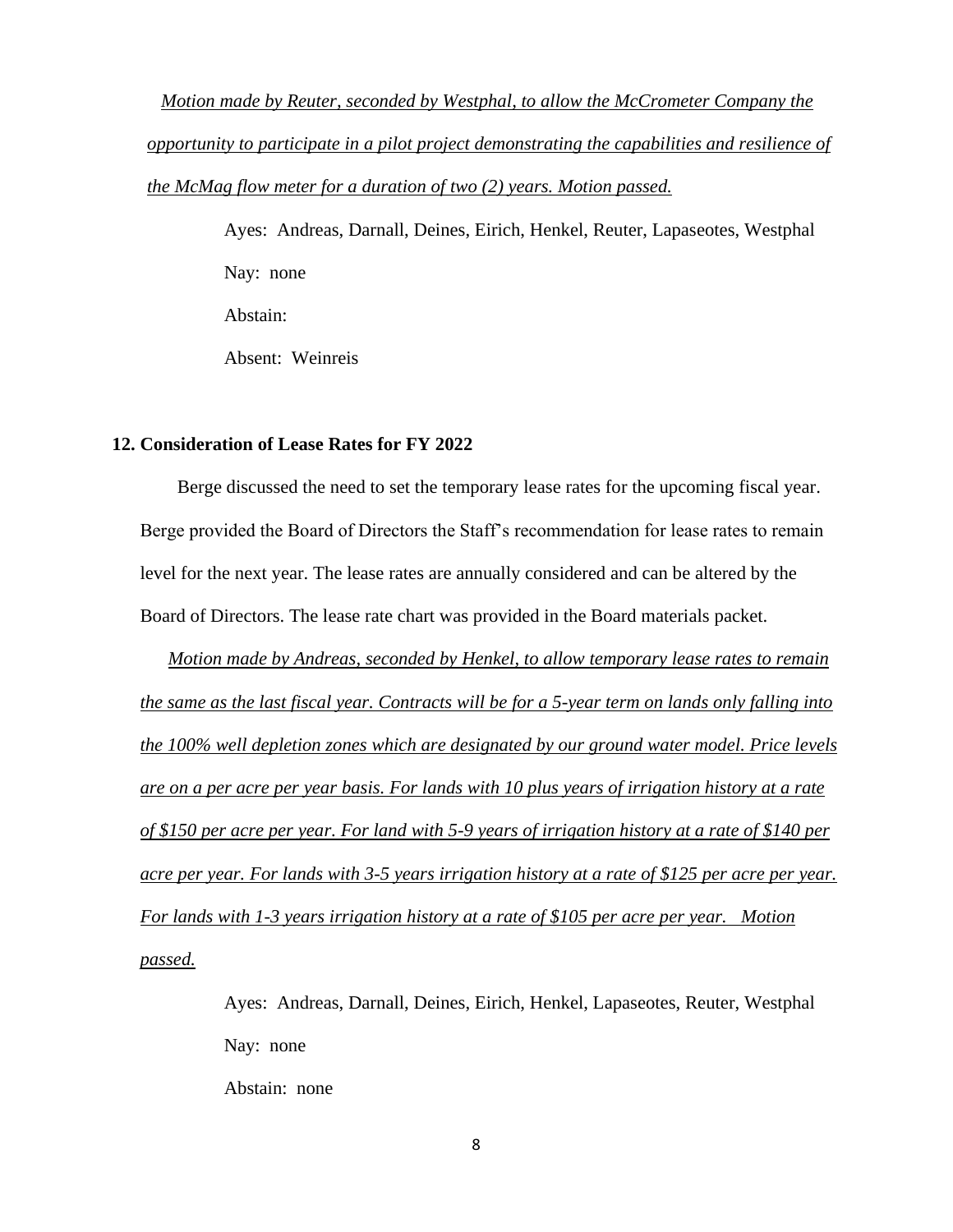Absent: Weinreis

### **13. Consideration of Staff Succession Plan**

Berge informed the Board that due to Barb Cross's retirement along with department changes and current seniority of the department heads, there would be the need to alter the staff succession plan utilizing the current staff roster along with considerations of seniority as a department head. The suggested staff succession plan was presented as follows:

General Manager

Assistant Manager

Resources Conservation Coordinator

Database Coordinator

GIS Coordinator

Office Manager

Water Resources Coordinator

*Motion made by Darnall, seconded by Deines, to adopt the staff succession plan and this* 

*plan will be in effect until such time as the Board reconsiders. Motion passed.*

Ayes: Andreas, Darnall, Deines, Eirich, Henkel, Lapaseotes, Reuter, Westphal Nay: none Abstain: none Absent: Weinreis

## **14. Consideration of Certain Authorities for Assistant Manager Scott Schaneman**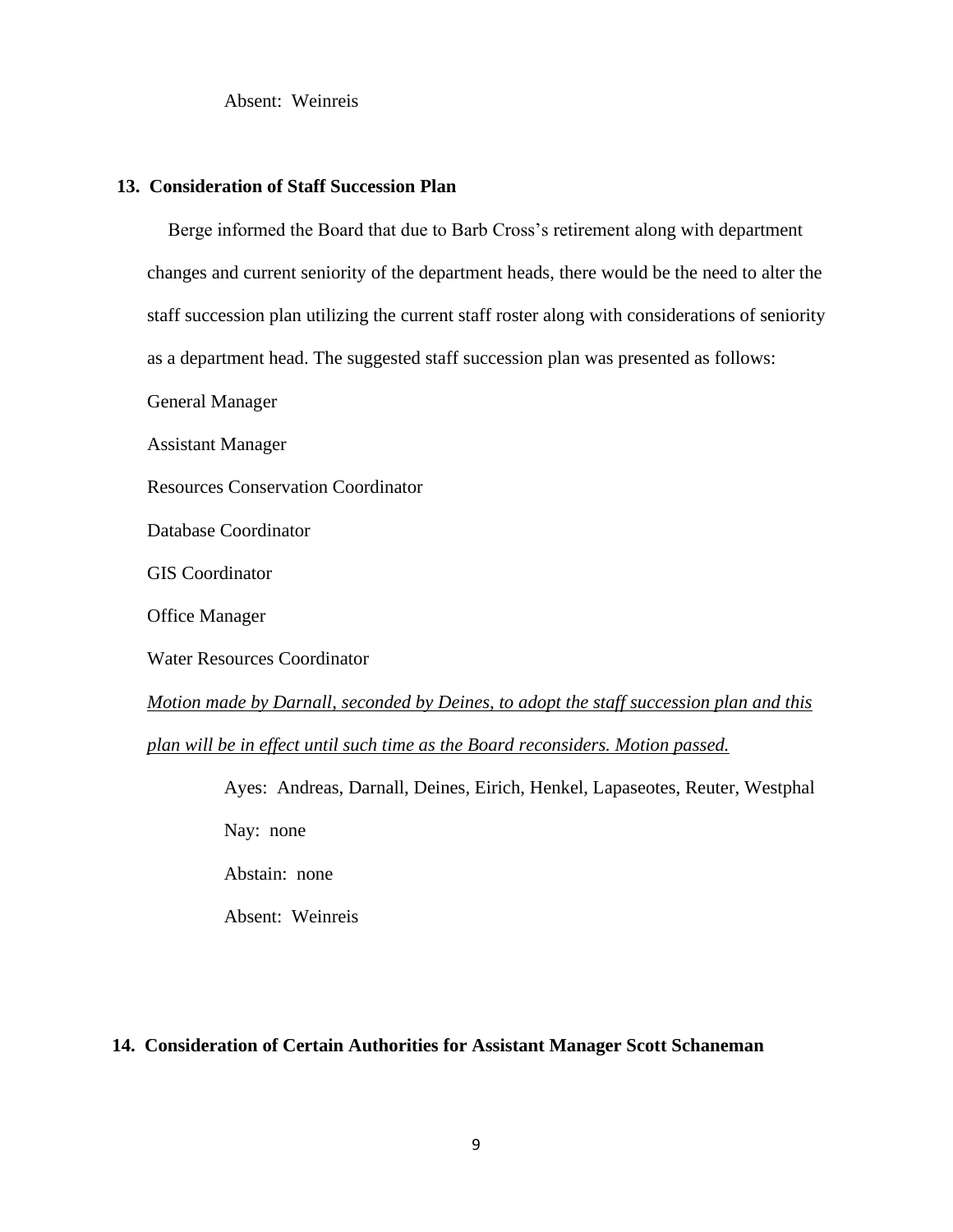Berge also indicated the need to allow the new Assistant Manager Scott Schaneman the ability to perform certain tasks and exercise specific authorities in the absence or direction of the General Manager. The need to alter those authorities are due to the retirement of Barb Cross the previous Assistant Manager. Those authorities to be granted are as follows:

1. Authority to sign checks, make deposits, inquire as to balances and transactions, and make transfers on accounts held by the North Platte NRD or Greener Gardens Greenhouse, a Project of the North Platte NRD or the Harrisburg Water System at the following institutions:

First State Bank Platte Valley Bank Western States Bank Banner Capital Bank

Included with this authorization, the Board grants the Assistant Manager the authority to establish new accounts for the NRD as directed.

2. Authorized User with the Nebraska Public Agency Investment Trust (NPAIT)

3. Authorize Schaneman to sign correspondence, memos and any other duties or responsibilities designated by the General Manager.

4. Alternate to the Nebraska Association of Resources Districts (NARD) Manager's **Committee** 

5. Alternate to the Platte Basin Coalition (PBC) and the Platte Overappropriated Committee (POAC).

6. Alternate to the Western Water Use Management Model Interlocal Cooperative Agreement Board of Directors.

7. Alternate to the NRCS State Technical Committee.

8. Alternate to the Nebraska Conservation Roundtable.

9. Alternate to the Nebraska Water Center Advisory Board.

10. Alternate to the Ogallala Water Coordinated Agriculture Project.

11. Alternate to the Gering Valley Flood Control Project Permanent Maintenance Committee.

12. Alternate to the Scottsbluff-Gering United Chamber of Commerce Agribusiness Committee and Water Tour Committee.